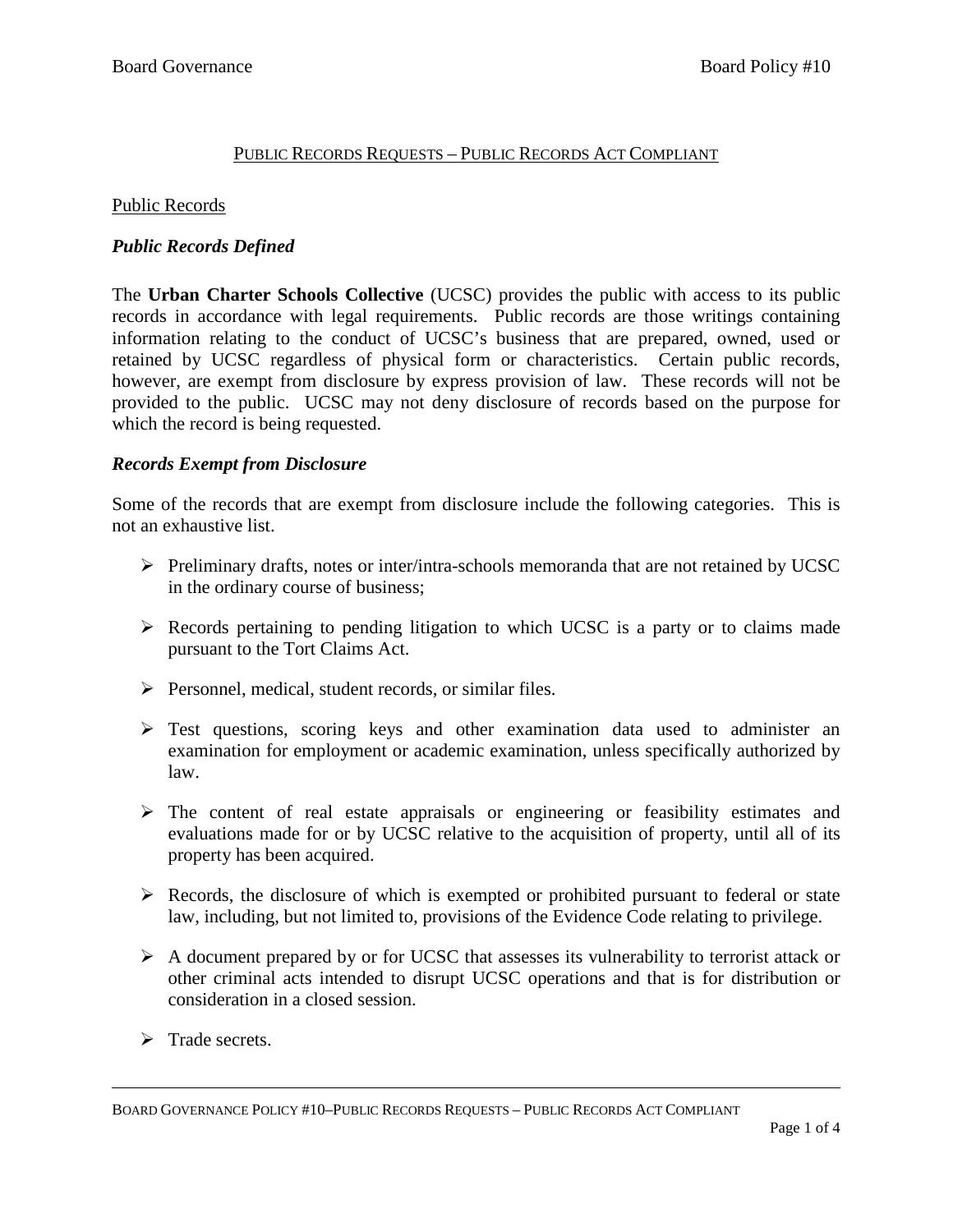- $\triangleright$  Computer software developed by UCSC.
- $\triangleright$  Records where, on the facts of the particular case, the public interest served by not disclosing the record clearly outweighs the public interest served by disclosure of the record.

UCSC may, in its discretion and as permitted by law, waive the applicable exemption to the records. In this case, the disclosure constitutes a waiver for all requesters of that public record and will be open to inspection by all requesters.

#### Process for Requesting Public Records

## *Requests for Public Records*

Any person wishing to inspect UCSC's public records shall make the request, preferably in writing, to:

**Urban Charter Schools Collective Lee Yang, Superintendent P.O. Box 189296 Sacramento, CA 95818**

To the extent reasonable under the circumstances, UCSC will assist the requester to make a focused and effective request by:

- $\triangleright$  Assisting the member of the public to identify records and information that are responsive to the request or to the purpose of the request, if stated.
- $\triangleright$  Describing the information technology and physical location in which the records exist.
- $\triangleright$  Providing suggestions for overcoming any practical basis for denying access to the records or information sought.

If UCSC is unable to identify the requested information after making a reasonable effort to elicit additional clarifying information from the requester that will help identify the record(s), UCSC will not provide further assistance to the requester.

#### *Response to Public Records Request*

The **Superintendent or his designee** will, within 10 days of receipt of the request, provide a written response to the requester of public records. The written response shall contain the following information:

 $\triangleright$  Notice informing the requester whether the request, in whole or in part, seeks copies of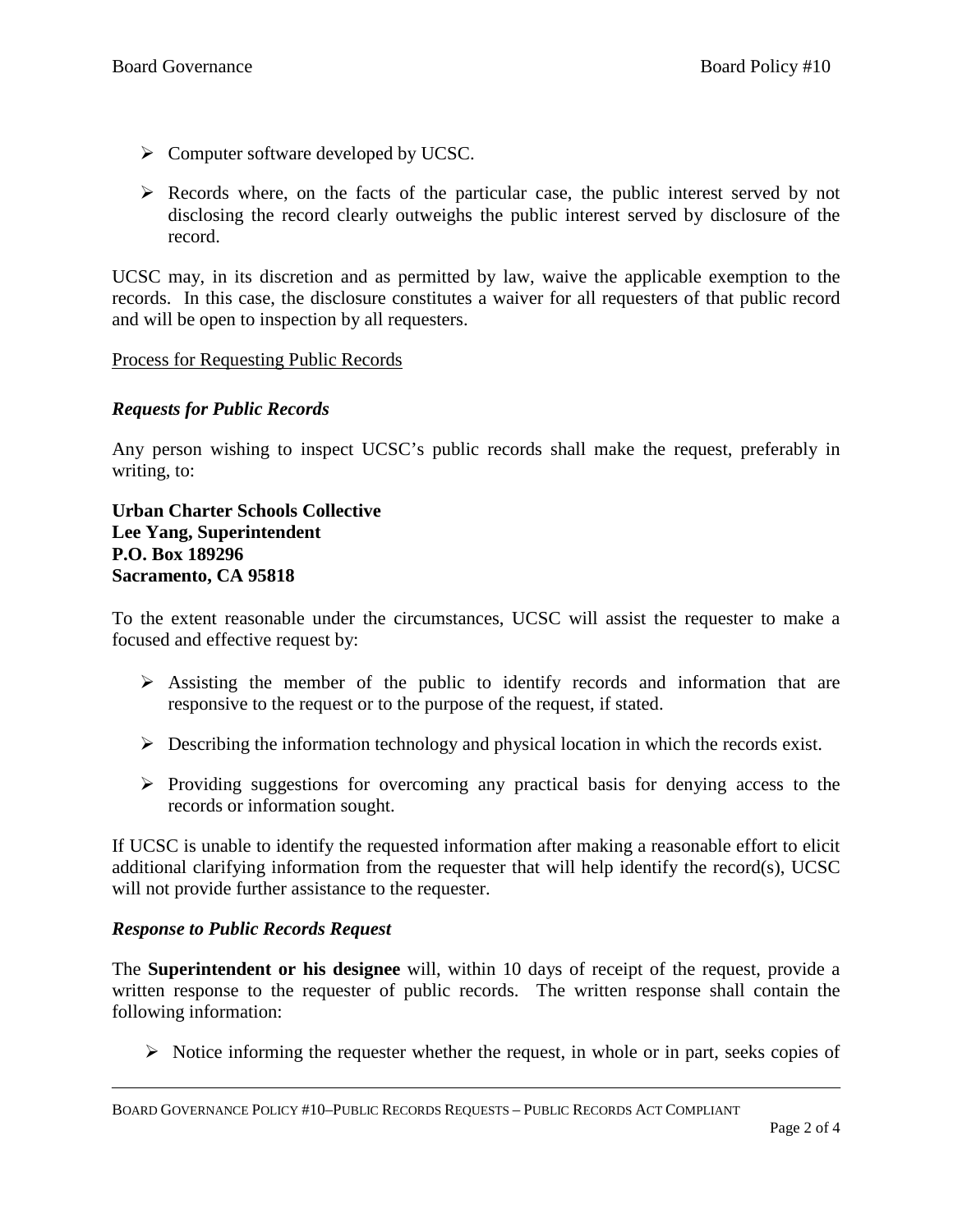disclosable public records in the possession of UCSC and the reasons for the determination.

- $\triangleright$  If UCSC denies any request for records, in whole or in part, and the request was in writing, the notification of denial will set forth the names and titles or positions of each person responsible for the denial.
- $\triangleright$  The date and time when the records will be made available.
- $\triangleright$  If the request identifies information which is contained in both electronic format and hard copy, the notice may inform the requester that the information is available in either format.
- $\triangleright$  If the requester seeks copies of the records, UCSC may identify a fee covering the direct costs of duplication.
- $\triangleright$  If the requester seeks copies in electronic format, UCSC may charge the requester the direct cost of producing a copy of the record in that format. If, in order to comply with these requirements relating to electronic formatted records described below, UCSC is required to produce a copy of an electronic record and the record is one that is produced only at otherwise regularly scheduled intervals or the request would require data compilation, extraction or programming to produce the record, UCSC may charge the requester the cost to construct a record, the cost of programming and computer services necessary to produce the record.

In unusual circumstances, the Superintendent may extend the 10-day time period for an additional 14 days by providing written notice to the requestor and setting forth the reasons for the extension and the date on which a determination is expected to be made. Unusual circumstances include, but only to the extent reasonably necessary to properly process the request, the following:

- $\triangleright$  The need to search for and collect the requested records from field facilities or other locations that are separate from the office processing the request;
- $\triangleright$  The need to search for, collect, and appropriately examine a voluminous amount of separate and distinct records that are demanded in a single request;
- $\triangleright$  The need for consultation, which shall be conducted with all practicable speed, with another agency having a substantial interest in the determination of the request, or among two or more components of UCSC having substantial subject matter interest therein;
- $\triangleright$  The need to compile data, to write programming language or a computer program, or to construct a computer report to extract data.